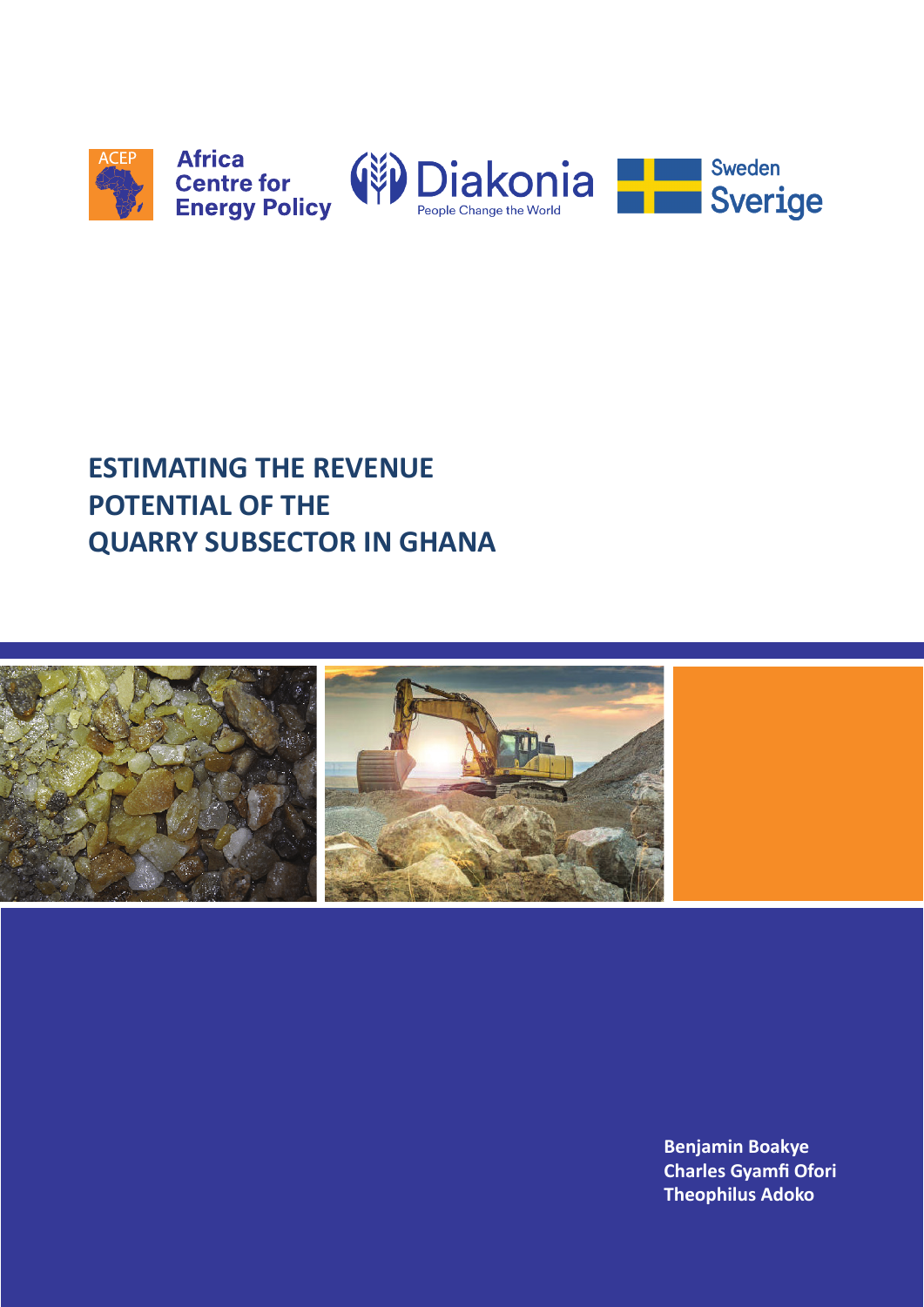# **ESTIMATING THE REVENUE POTENTIAL OF THE QUARRY SUBSECTOR IN GHANA**

**Benjamin Boakye Charles Gyamfi Ofori Theophilus Adoko**

**March 2021**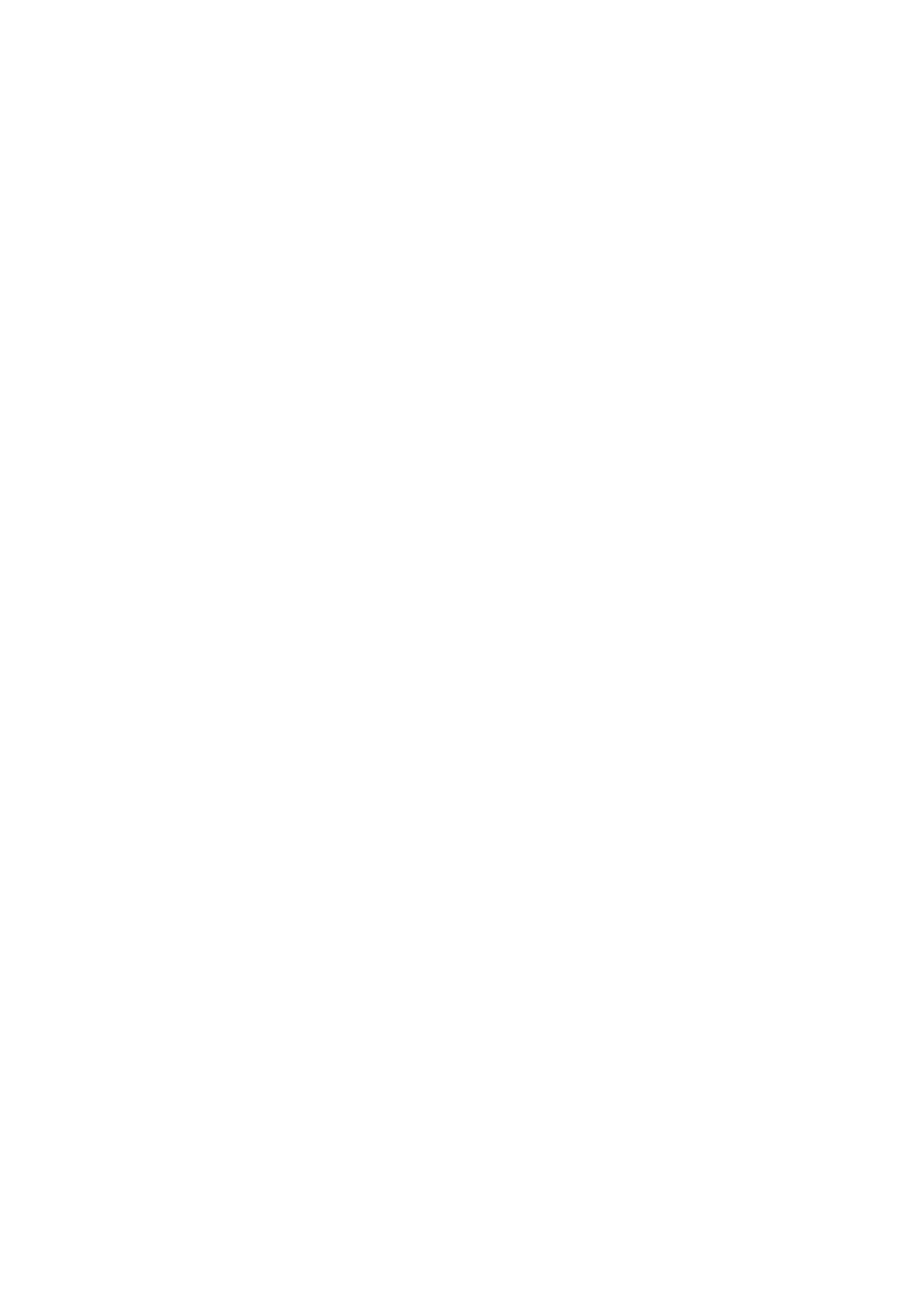## **ACKNOWLEDGMENT**

ACEP wishes to express its profound gratitude to Diakonia for funding this study. We are also grateful to all respondents in various institutions that provided the team with the necessary inputs towards the realization of the objectives of this study. We hope that this report contributes to ensuring an effective governance of Ghana's quarry subsector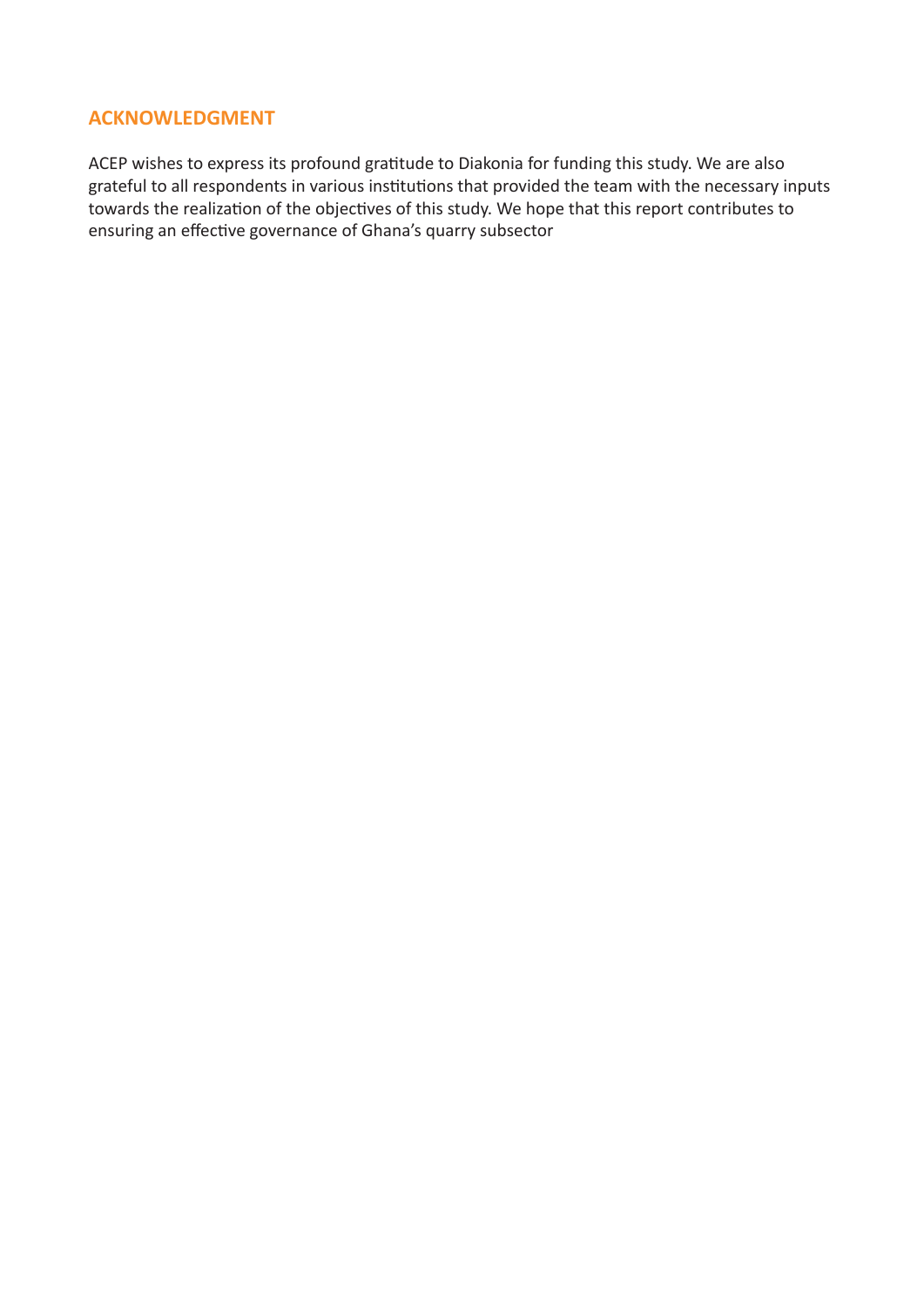# **TABLE OF CONTENTS**

| <b>LIST OF TABLES</b>                                        |                |
|--------------------------------------------------------------|----------------|
| <b>LIST OF FIGURES</b>                                       | I              |
| <b>ABBREVIATIONS</b>                                         | Ш              |
| <b>EXECUTIVE SUMMARY</b>                                     | $\mathbf{III}$ |
| <b>BACKGROUND</b>                                            | 1              |
| THE QUARRY INDUSTRY IN GHANA                                 | 2              |
| Institutional Framework And Fiscal Regime                    | 2              |
| <b>Quarry Production Statistics</b>                          | 3              |
| <b>ANALYSIS OF REVENUES FROM THE QUARRYING INDUSTRY</b>      | 6              |
| Estimation Of Production Volumes From The Quarrying Industry | 7              |
| Estimation Of Potential Revenues From The Quarrying Industry | 8              |
| <b>DISCUSSION OF FINDINGS AND RECOMMENDATIONS</b>            | 10             |

#### **LIST OF TABLES**

| Table 1: Government's Revenue Main Sources from the Quarrying Sector                         | 3 |
|----------------------------------------------------------------------------------------------|---|
| Table 2: Average Production of Quarry Aggregates in the Sample for first and<br>second vists |   |
| Table 3: Production estimates for sampled quarry sites                                       | 8 |

## **LIST OF FIGURES**

| Figure 1: Active quarries production volumes between 2012 and 2018               |    |
|----------------------------------------------------------------------------------|----|
| Figure 2: Revenue potential of the quarry industry compared with actual receipts | 11 |
| for 2017 and 2018                                                                |    |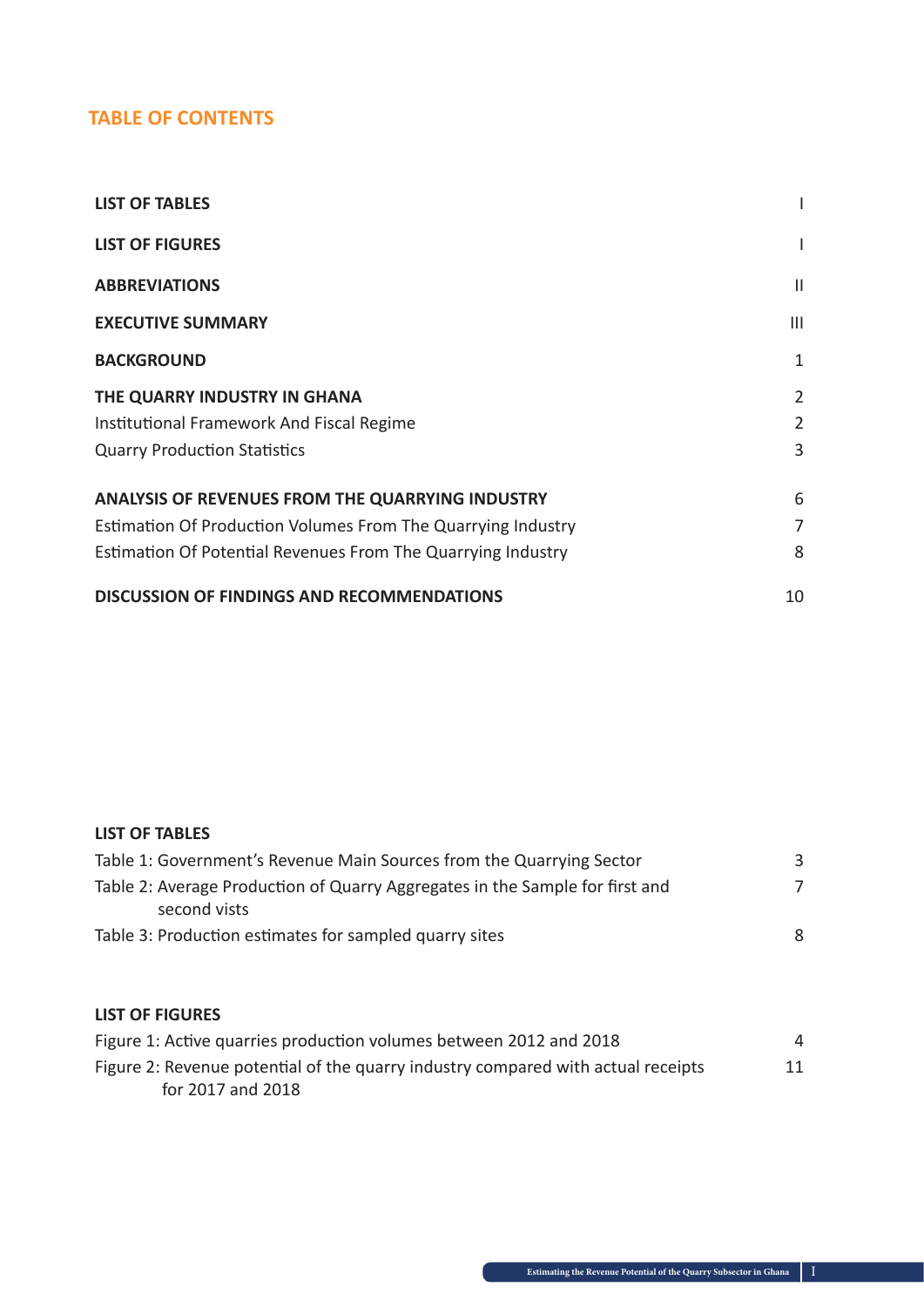## **ABBREVIATIONS**

| <b>ACEP</b>   | Africa Centre for Energy Policy                         |
|---------------|---------------------------------------------------------|
| AMV           | <b>Africa Mining Vision</b>                             |
| <b>CSO</b>    | Civil Society Organisation                              |
| DA            | <b>Districts Assemblies</b>                             |
| <b>ECOWAS</b> | Economic Community of West African States               |
| <b>EITI</b>   | <b>Extractive Industry Transparency Initiative</b>      |
| <b>EMMMDA</b> | <b>ECOWAS Model Mining and Minerals Development Act</b> |
| <b>EPA</b>    | <b>Environmental Protection Agency</b>                  |
| <b>GRA</b>    | Ghana Revenue Authority                                 |
| MA            | <b>Municipal Assemblies</b>                             |
| <b>MC</b>     | <b>Minerals Commission</b>                              |
| <b>MLNR</b>   | Ministry of Lands and Natural Resources                 |
| MoF           | Ministry of Finance                                     |
| <b>OASL</b>   | Office of the Administration of Stool Lands             |
| <b>PAYE</b>   | Pay-as-you-earn                                         |
| <b>VAT</b>    | Value Added Tax                                         |
| <b>WRC</b>    | <b>Water Resources Commission</b>                       |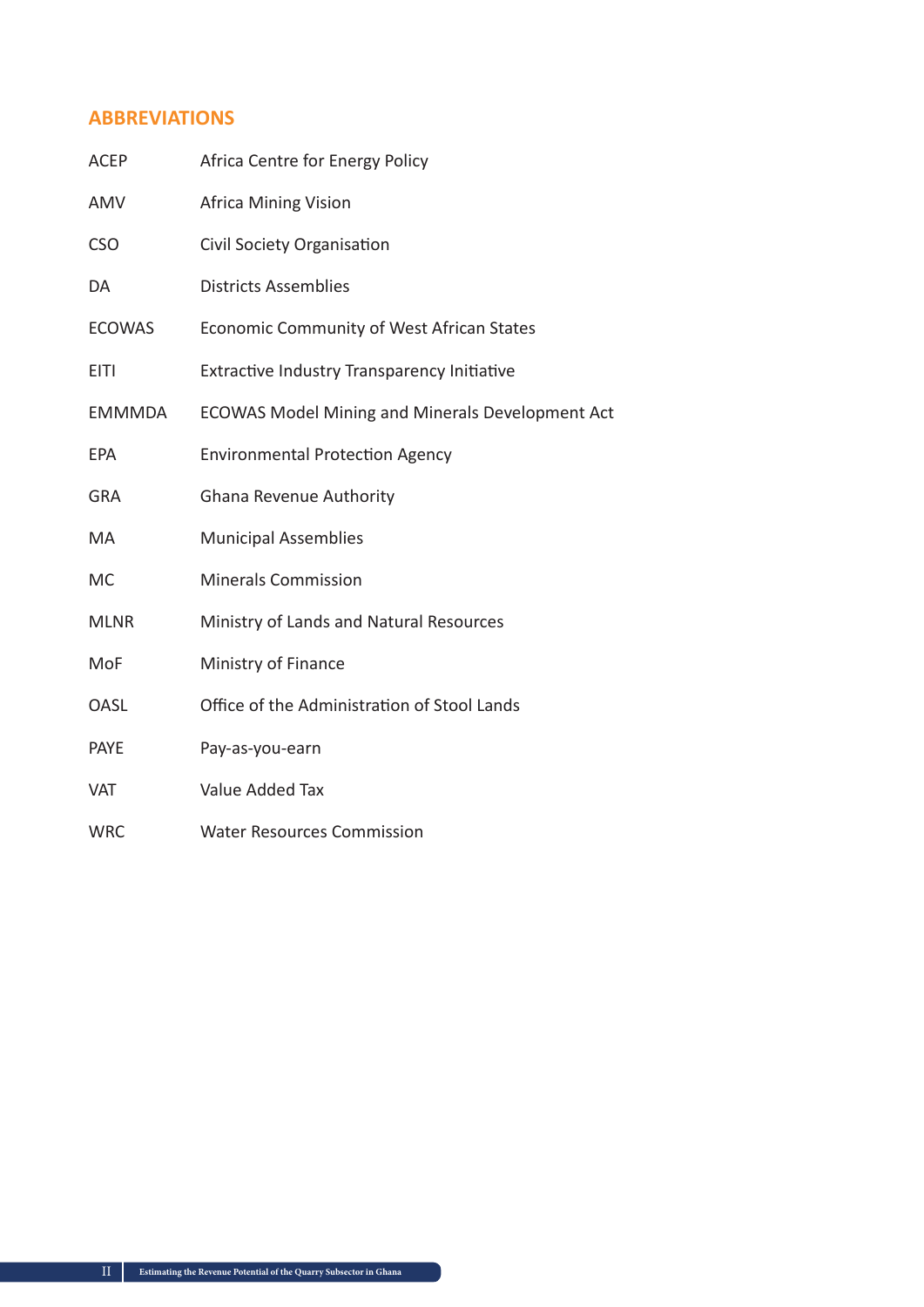## **EXECUTIVE SUMMARY**

The quarrying industry is essential for the provision of raw materials for infrastructural development, employment, livelihood sustainment and government revenues. The contribution of the industry to revenue generation of the mining and quarry sector is however insignificant. A preliminary interrogation to determine the reason for minimal government revenues shows potential underreporting of production statistics. Further, efforts at the efficient administration of mining taxation and mineral production monitoring are generally skewed towards traditional minerals. These also have implications for governments to track production by companies engaged in the extraction of industrial minerals.

The quarry industry is insulated from the persistent risk of commodity price shocks on the global market. Optimising the industry has the potential to generate more stable revenue to support government budget implementation, which requires government action to both artisanal and commercial levels. This has triggered the need to examine the potential of the quarry industry in contributing to domestic revenue mobilisation, which is the focus of this study.

A sample of quarrying companies across five regions of Ghana was selected from a database of quarries operating in Ghana. To independently verify the production volumes of quarry aggregates from quarrying companies, truckloads of quarry aggregates directly sourced from the sampled quarries were used as proxies for production. The study also involved interviews with officials from the Ghana Revenue Authority to assess the challenges with revenue collection from the quarry industry.

The analysis showed that the potential of quarry companies for revenue generation far outweighs actual receipts reported by the revenue generation institutions and regulators. The difficulties in tracking production and revenues generated by quarries contribute to the potential understatement of production volumes which impact government revenues. The quarry industry remains a promising area for revenue mobilisation, where government's increased efforts at monitoring and regulation of activities in the industry could translate into positive outcomes for host mining communities and the country at large. Based on the findings of the study, the following recommendations are made:

- 1. GRA and Minerals Commission must improve oversight of the quarries and develop tools that ensure accountability and transparency in reporting actual production and revenues from quarrying companies. This can be done through remote monitoring technology solutions. The most advanced technologies are satellite imagery technologies to monitor reserve to depletion ratios of quarry concessions. A cheaper option will be the use of real time video surveillance tools that capture export volumes from the production sites. Advancement in camera technologies allow capture and identification of specific images such as trucks that leave the production sites.
- 2. GRA should immediately implement the issuance of the Commissioner General's invoices and receipts for transaction on all aggregates procured from the quarries.
- 3. GRA should work with local authorities who are already on some of the sites collecting tolls from truck drivers. Local authorities must share data with GRA to serve as a basis for estimating production volumes from quarry sites.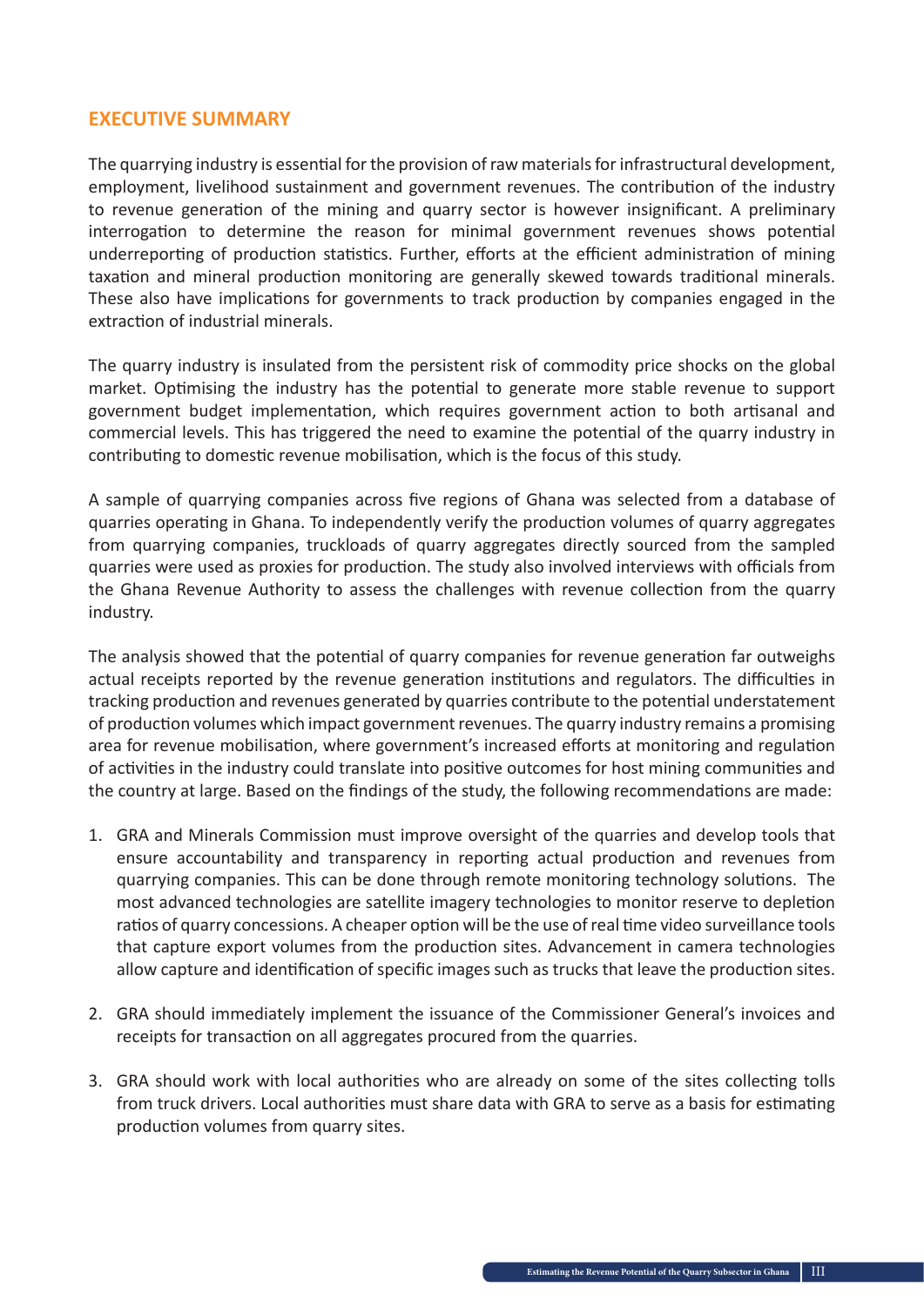- 4. Minerals Commission should produce annual reports on the quarry industry which captures information on reserves and production and activities in the industry.
- 5. GHEITI should generate periodic special reports on the quarry sector to ascertain whether the quarry companies are genuinely out-of-scope in accordance with its materiality criteria. Further, the accessibility of these reports will engender active citizenship participation and promote knowledge of the state of the quarrying industry. Such detailed reports will expose the sector's specific challenges to enable government and stakeholders to find relevant solutions to the challenges.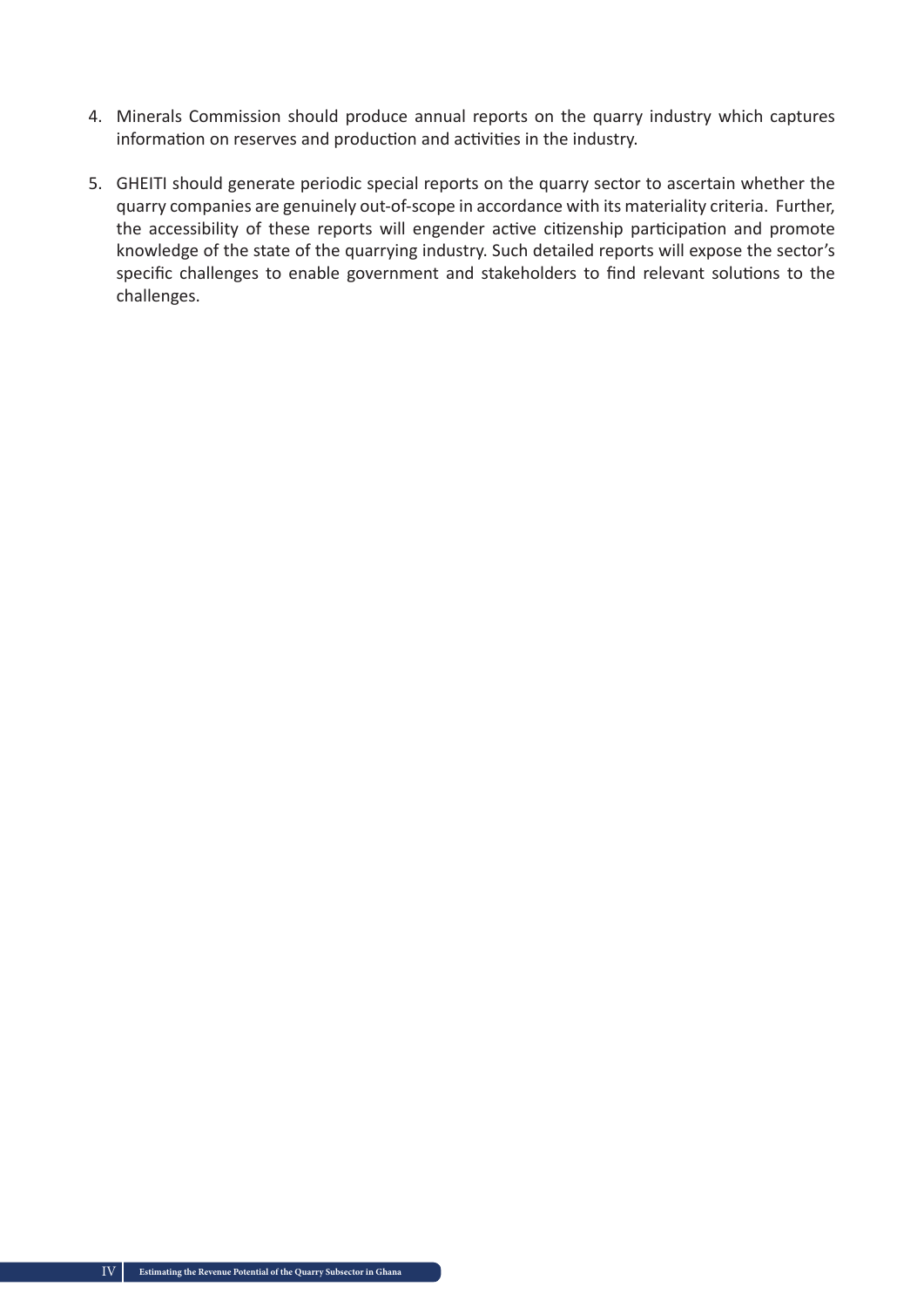#### **BACKGROUND**

Quarry aggregates are essential raw materials for the development of physical infrastructure Aggregates such as granite, limestone, sand and gravels form the bedrock of materials used for road, rail, and housing infrastructure. Commitments by government, organisations and individuals to meet infrastructure needs in Ghana create an opportunity for increasing demand and supply of quarry aggregates. For example, the housing deficit alone in Ghana is projected to be over about 1.7 million units.<sup>1</sup> Similarly, there are deficits in road and other socio-economic infrastructure. The demand for these industrial minerals therefore creates a revenue potential for government in the form of royalties and corporate taxes.

The quarrying industry is insulated from the persistent risks of commodity price shocks on the global market. This is because the market for the quarrying industry is much more stable and tends to trade more within the economy which reduces exposure to global market dynamics.<sup>2</sup> This is contrary to the market conditions for traditional mineral resources such as gold, bauxite, manganese and diamond which are more susceptible to global market dynamics. Industrial minerals, if optimised have the potential to generate more stable revenue to support government budget implementation.

The Africa Mining Vision (AMV) recognizes industrial minerals as important sources for domestic revenue mobilisation for resource-rich African countries. This requires actions to optimise these minerals at both commercial and artisanal levels. This should be considered in Ghana's efforts at maximizing revenues from the mining sector. Consequently, a concerted effort by all stakeholders including companies, state agencies and Civil Society Organisations (CSO) is necessary to increase transparency, accountability and monitoring of production outputs and associated revenues. The evidence in this report suggests that the quarrying industry has far more potential for revenue generation than it currently contributes to the state.

<sup>1</sup> Africa Housing Finance Yearbook (2019). Available at http://housingfinanceafrica.org/app/uploads/V14-GHANA-PROFILEKF-2.pdf ² Managing Commodity Lifecycles, Mining. Available at https://www.extractiveshub.org/servefile/getFile/id/4210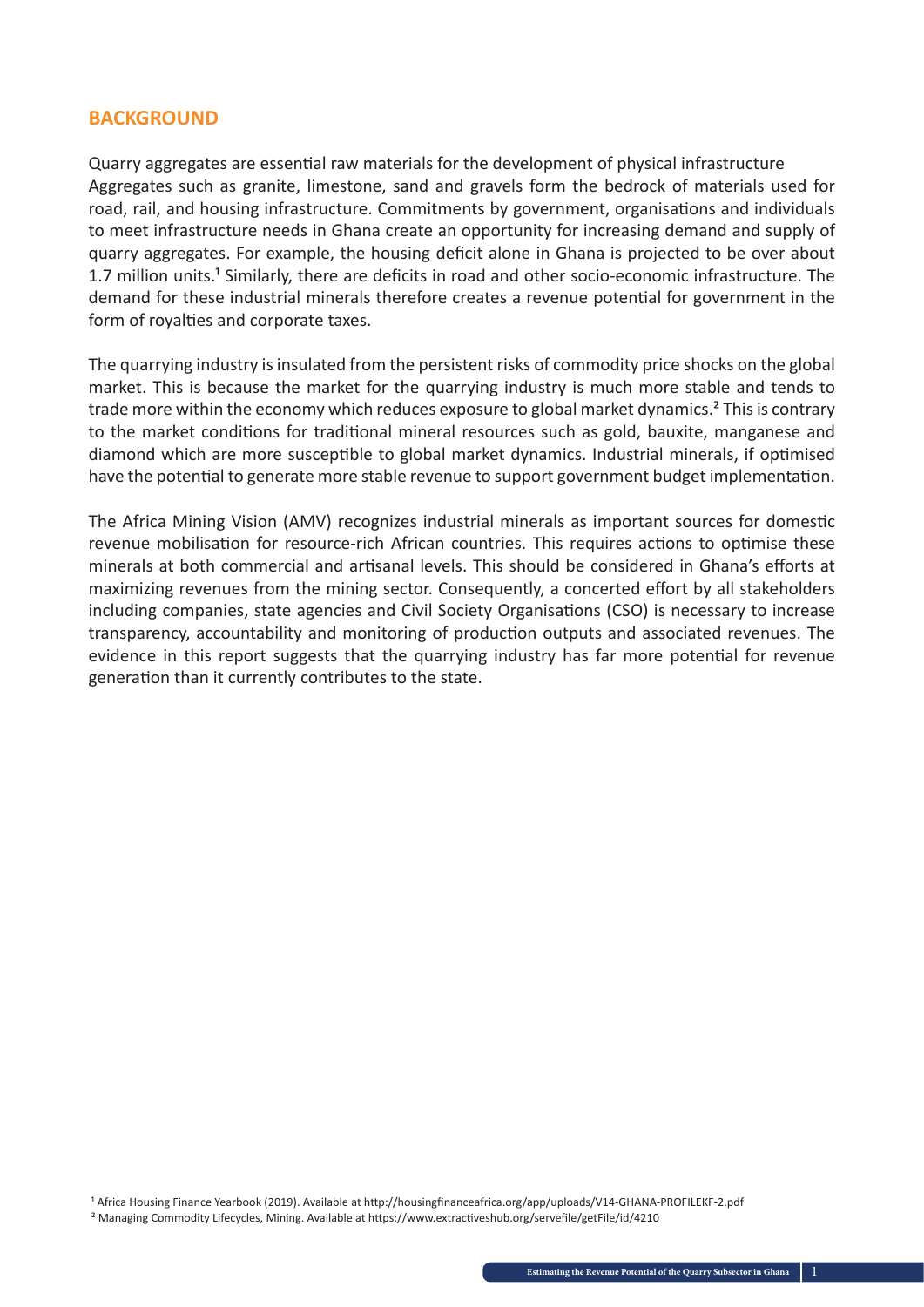### **THE QUARRY INDUSTRY IN GHANA**

Quarrying operations in Ghana include the production of granite, limestone, and sandstone for use mainly in building and road construction. Generally, industrial mining activities are significantly reserved for Ghanaian citizens whilst exceptions are made for foreign investors a minimum investment of \$10 million. This provision is stated in the Minerals and Mining Act 2006, Act 703 (as amended by the Minerals and Mining (Amendment) Act 2015, Act 900) which is the main legislation for the mining sector in Ghana.

This Act is supported by other legislations which provide legal, fiscal and institutional frameworks that govern the sector. These include the Minerals Commission Act, 1993 (Act 450), Minerals and Mining (General) Regulations, 2012 (L.I 2173), Minerals & Mining Licences Regulations 2012, (LI 2176); Environmental Protection Agency Act, 1994 (Act 490), Income Tax Act, 2015 (Act 592) etc. These laws governing the sector support important policy frameworks which outline the principles and plans the country has for the mining and quarrying sector. Examples of such policies include the Minerals and Mining Policy of Ghana, 2014; National Environmental Policy, 2010; and National Land Policy, 1999 etc.

#### **Institutional Framework And Fiscal Regime**

The quarrying industry is broadly classified under the "Mining and Quarrying" Sector in Ghana. The sector is governed by several institutions that play respective roles in policy formulation, regulation and revenue collection within the sector. Box 1 presents the functions of certain key institutions within the Mining and Quarrying sector.

| <b>Institution</b>                   | <b>Functions</b>                                                                                                                                                                                                                                               |
|--------------------------------------|----------------------------------------------------------------------------------------------------------------------------------------------------------------------------------------------------------------------------------------------------------------|
| Ministry of Lands and                | Formulate policies to ensure the sustainable management and                                                                                                                                                                                                    |
| <b>Natural Resources</b>             | utilisation of the country's natural mineral resources.                                                                                                                                                                                                        |
| <b>Minerals Commission</b>           | The Minerals Commission is responsible for the regulation and<br>the management of the utilisation of mineral resources. They also<br>recommend actions on the negotiation, granting or suspension of<br>mineral rights to the Minister responsible for mines. |
| <b>Forestry Commission</b>           | Responsible for the regulation, management and conservation of<br>Ghana's forest and wildlife resources.                                                                                                                                                       |
| Environmental                        | The EPA is responsible for the management and the protection of                                                                                                                                                                                                |
| <b>Protection Agency (EPA)</b>       | the country's environment.                                                                                                                                                                                                                                     |
| <b>Ghana Revenue</b>                 | Ghana Revenue Authority (GRA) is responsible for revenue                                                                                                                                                                                                       |
| Authority                            | assessment and collection.                                                                                                                                                                                                                                     |
| <b>Ghana Gelogical Survey</b>        | It is charged to provide relevant and up-to-date geological                                                                                                                                                                                                    |
| <b>Authority</b>                     | information on natural resources, land and environment.                                                                                                                                                                                                        |
| <b>Ministry of Finance</b>           | Responsible for the effective and efficient macroeconomic and                                                                                                                                                                                                  |
| <b>Water Resources</b><br>Commission | financial management of the economy of Ghana.<br>Responsible for overseeing the sustainable use of Ghana's water<br>resources.                                                                                                                                 |
| <b>Lands Commission</b>              | They are responsible for land use management through<br>demarcations, mapping, reegistrations and compensation for<br>displacement.                                                                                                                            |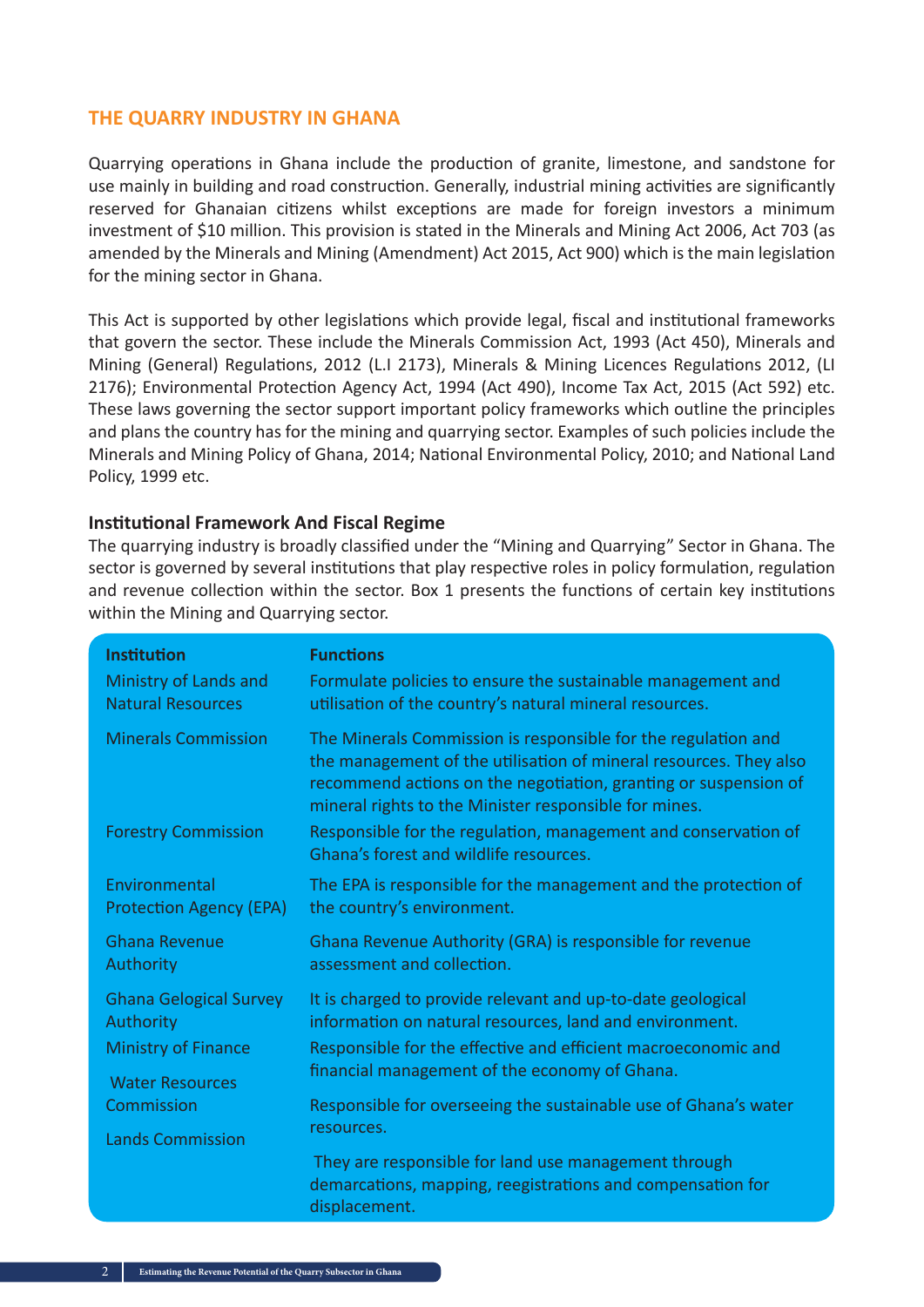The fiscal regime of the mining sector applies to both industrial and non-industrial minerals. It uses the tax and royalty system where government receives direct revenues from the industry in the form of royalties, corporate income taxes and other rents paid by the companies. In Ghana, a mineral royalty constitute a share of gross production of mineral output. Corporate income taxes are paid based on the net income of the companies, with a capital allowance of 20 per cent straight-line depreciation. Other revenue sources include environmental permit fees, dividends, ground rents and property rates. Table 1 describes the government's main revenue sources directly received from the industry.

| <b>Revenue source</b>          | <b>Description</b>                                                                                                                                       | <b>Receiving Government</b><br><b>Agency</b> |
|--------------------------------|----------------------------------------------------------------------------------------------------------------------------------------------------------|----------------------------------------------|
| Mineral Right or<br>Lease Fees | Licenses, rents and permits on mining/<br>quarrying concessions                                                                                          | Minerals Commission (MC)                     |
| <b>Mineral Royalties</b>       | 5 per cent on gross revenue. In some cases,<br>companies with development or stability<br>agreements pay between three to five per<br>cent on royalties. | <b>Ghana Revenue Authority</b><br>(GRA)      |
| Corporate Income<br>Tax (CIT)  | Generally, CIT is 35 per cent on net income, Ghana Revenue Authority<br>with a capital allowance of 20%. <sup>3</sup>                                    | (GRA)                                        |

| Table 1: Government's Revenue Main Sources from the Quarrying Sector |  |  |
|----------------------------------------------------------------------|--|--|
|----------------------------------------------------------------------|--|--|

**Source:** Ghana Extractive Industries Transparency Initiative (2019)

#### **Quarry Production Statistics**

Data was sourced from the Minerals Commission covering the period between 2012 to 2018. The number of quarries whose production data had been provided between the period under review has more than doubled, from 21 in 2012 to 55 in 2018 (See Figure 1). Majority of these quarry companies located in the middle and southern parts of Ghana.

According to the data, the total production of quarry aggregates increased steadily from 1.09 million cubic metres in 2012 to about 2.05 million cubic metres in 2015. However, by 2017, production had declined to about 759 thousand cubic metres and subsequently increased to about 4.1 million cubic metres in 2018. Thus, within the seven-year period, the total production of quarry aggregates amounted to about 12.64 million cubic metres, representing an average production of about 1.8 million cubic metres per year.

<sup>3</sup>By policy, companies investing more than \$500 million are given a tax concession of 2.5 percentage points less than 35 percent.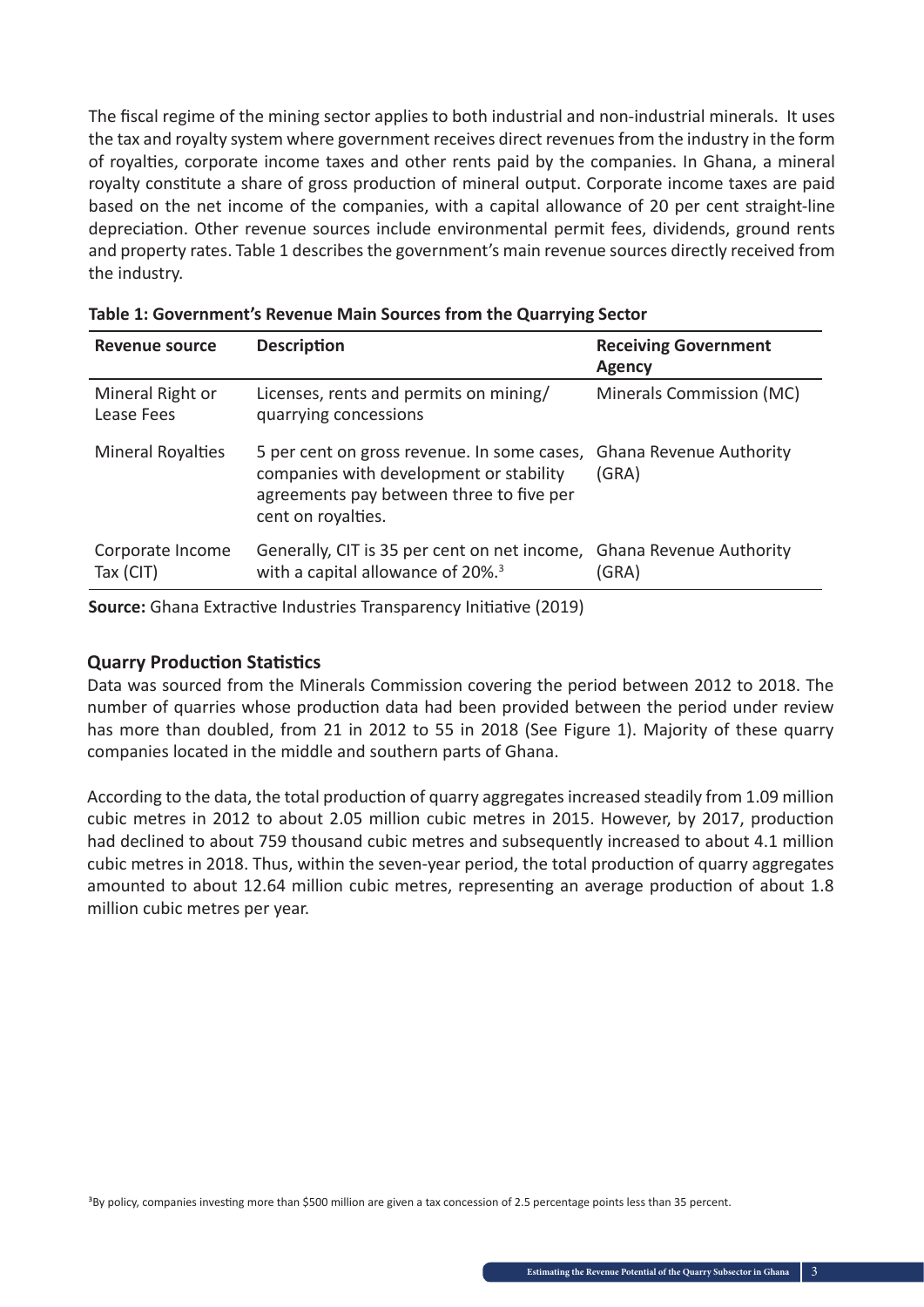

**Figure 1: Active quarries production volumes between 2012 and 2018**

#### **Source: Minerals Commission (2020)**

The foregoing indicate that the number of quarry companies have increased significantly between 2012 and 2018. Ordinarily, this increase in activity should have an impact on direct revenue to government from the industry. At the barest minimum, royalty which represents a share of total production should increase. However, the EITI report which presents the most available revenue data from the mining sector does not show any significant contribution from the quarry industry to government revenue. In 2017, the Ghana EITI report shows that total government revenue from 26 quarry companies amounted to about GHS 6 million out of a total of GHS 1.4 billion generated from the Mining and Quarrying sector. This represents about 0.4 per cent of total revenues from the sector. Similarly, in 2018, Government of Ghana received about GHS 6.8 million from 47 quarries out of total mining sector revenue of GHS 1.58 billion, also representing 0.4 per cent of total government revenue obtained from the Mining and Quarrying sector.<sup>4</sup>

Data from the Commission further shows inconsistencies in revenue generation and production volumes of quarry aggregates. In 2018, total production increased to about 4.1 million cubic metres from the 2017 production output of 759 thousand cubic metres, representing an increase of about 440 per cent. However, total government revenue from quarrying increased by 13 per cent.

It is also noted from the GHEITI report that quarry companies are often out of the scope of its assessment, largely influenced by the materiality threshold<sup>5</sup> of GHS 2 million it has established. The trend in the growth of the quarry industry and the limited contribution it makes to government revenue requires a thorough assessment of the impediments or hindrances to revenue optimisation from the industry.

⁴Ghana Extractive Industries Transparency Initiative (GHEITI) (2019). Ghana mining sector report – 2017 and 2018 ⁵The materiality threshold represents the minimum payments by a company that qualifies it to be assessed by GHEITI.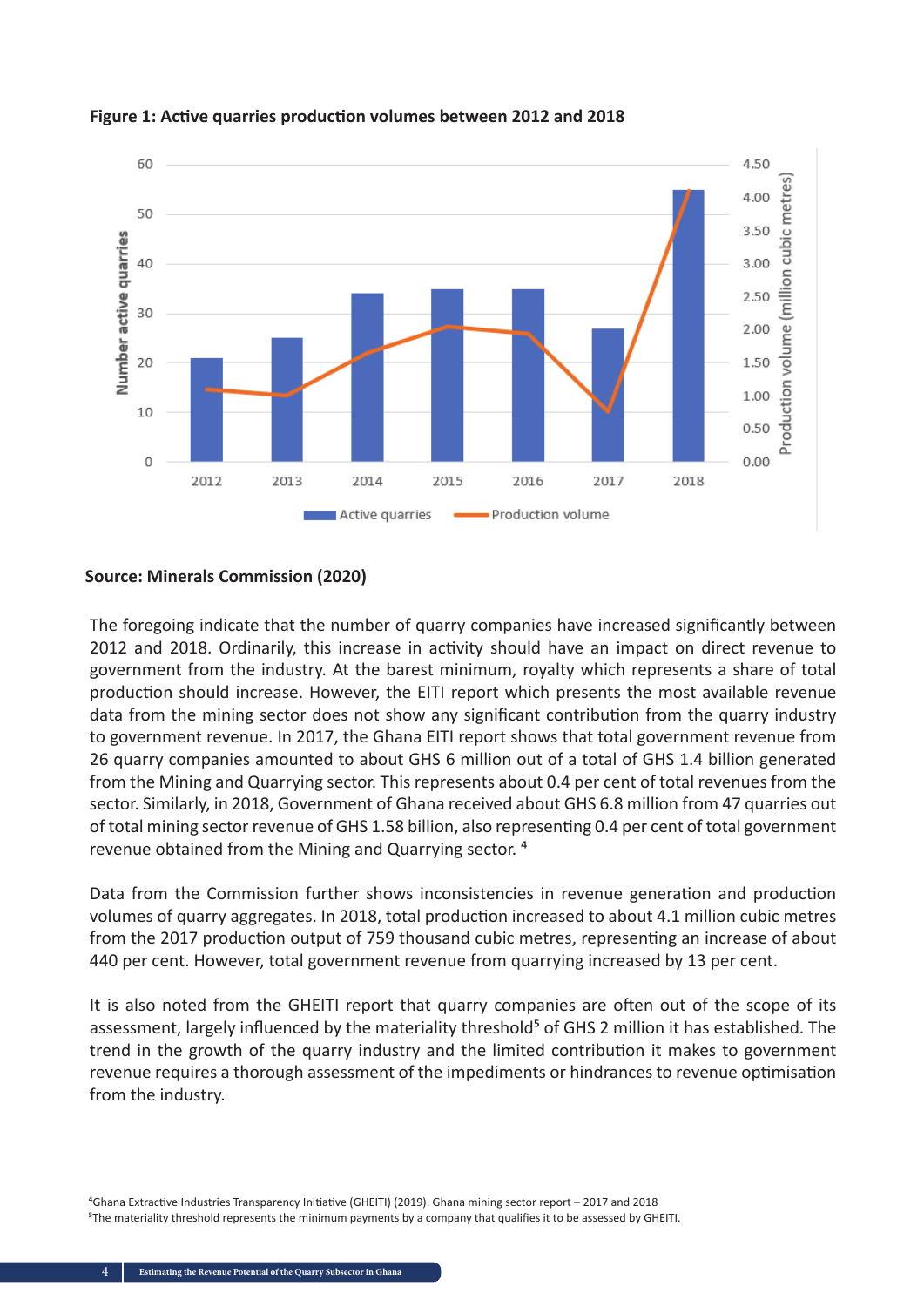As part of ACEP's work to ensure that extractive resources contribute optimally to revenue to the state, the low revenue from the quarrying industry triggered the interest in examining the variables that account for this. ACEP's preliminary interrogation of government data on monitoring by agencies of state pointed to potential underreporting of production and revenues by companies to the state. This observation of potential underreporting reiterates the position of regional and global extractive sector frameworks and standards such as the Africa Mining Vision (AMV), the Extractive Industry Transparency Initiative (EITI), and the ECOWAS Model Mining and Minerals Development Act (EMMMDA). A study of these governance frameworks confirms that optimizing the fiscal contribution of all minerals, including industrial minerals, to government revenues are hampered by, inter alia, lack of transparency and ineffective audits of production, and financial reporting.

This study, therefore, assesses the potential of the quarry industry in contributing to domestic revenue mobilisation. The analysis provides an estimation of the revenues using primary and secondary data obtained from selected quarries and regulatory institutions.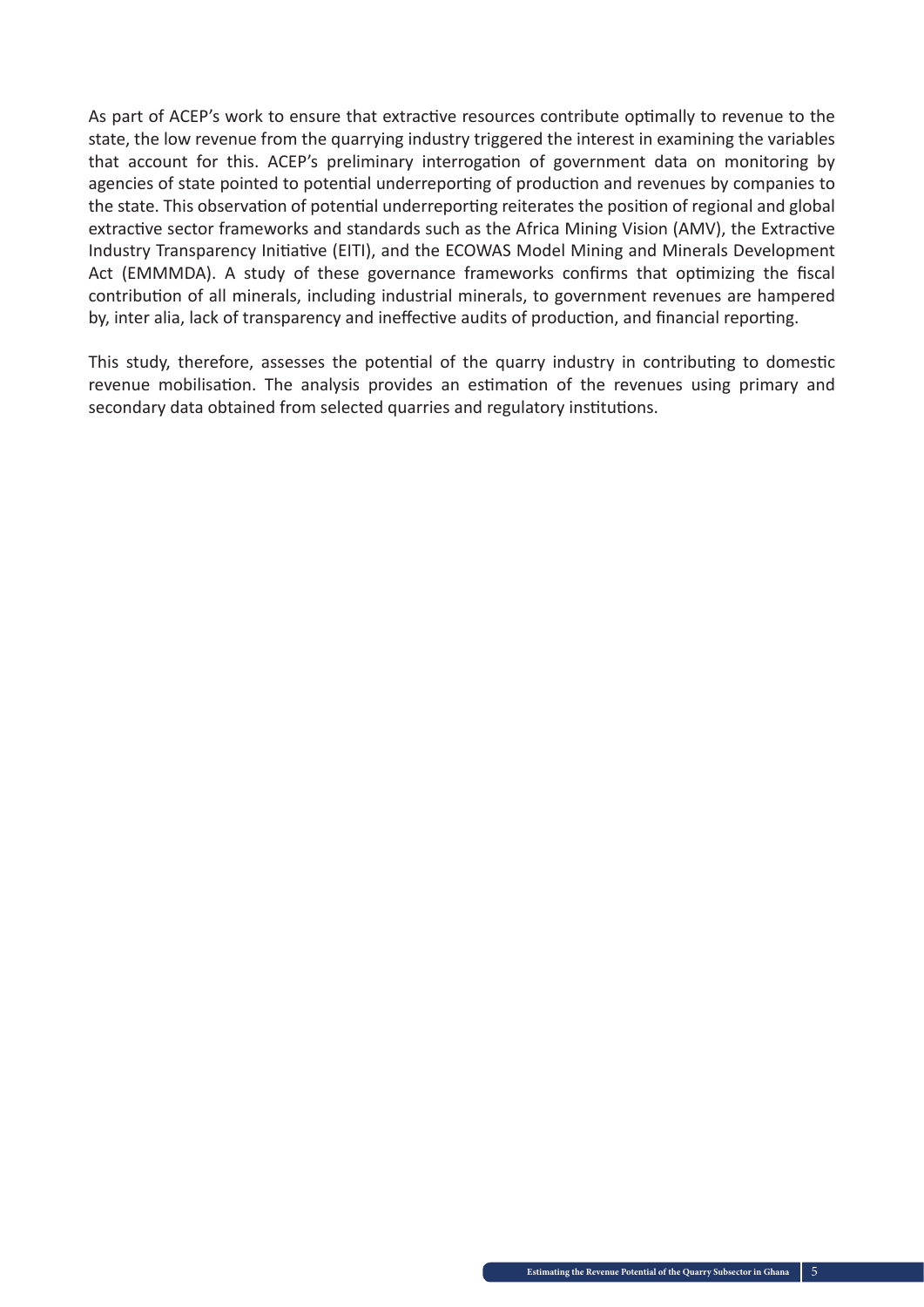### **ANALYSIS OF REVENUES FROM THE QUARRYING INDUSTRY**

We selected a sample of 15 quarries based on their production volumes from the database of quarry companies obtained from the Minerals Commission. These selected quarries recorded about 41 per cent of total production in 2018. They are located in the Central, Greater Accra, Western, Ashanti and Bono regions of Ghana. These regions generally host the major quarry companies in Ghana. We observed daily truckloads of quarry aggregates that left each site within an 11-hour time interval (from 7am to 6pm) for a period of five days. Research assistants were placed at the exit points of the sampled quarry companies and observed truck loads of quarry aggregates on a daily basis. Each truckload was captured with the aid of a digital camera and the image was sent remotely to a central server. To ensure the integrity of the data, the images contained the exact geographical coordinates of the site and the exact time the image was captured.

We also discovered that in some of the quarries, operations begin as early as 4am in order to help truck drivers avoid road traffic situations. This early operation makes the data collected between 7am and 6pm conservative estimates for the total daily production. The sum of the daily truckloads we obtained for the period was used to estimate the daily production of quarry aggregates. One month after the first visit, we made a second visit to the quarry sites to examine whether significant variations existed in production data obtained from the first visit.

The estimation of annual production from the sampled quarries was based on the sample of truckloads obtained from the field for both visits. To account for potential variations in production output and to reduce the likelihood of overestimating production volumes, we based our estimation of annual production on the following assumptions:

- a. We used truckloads of quarry aggregates directly sourced from the mines as a proxy for production. This approach was adopted to independently verify the production volume of quarry aggregates. The research assistants were placed at the exit points of the quarry sites to identify truck loads of quarry aggregates leaving the site.
- b. A shutdown and maintenance period of one month was assumed for the estimation of the annual production volumes for each quarry site. The study assumed that there will be periods of temporal shutdowns to allow for machine maintenance and public holidays. Thus, 48 weeks was used to estimate annual production instead of 52 weeks.
- c. Annual production for the sampled sites was determined using a confidence interval estimate. This accounted for potential variations in annual production. A 95 percent confidence interval was assumed to account for the extent to which the estimated annual production deviated from its actual value. The confidence interval provided lower and upper limits within which the actual production value would fall. We generated three production scenarios using the upper and lower limits, as well as the point estimate of the production volume. These are referred to as the lower production, base production and the upper production scenarios. Box 1 provides detailed descriptions of the scenarios.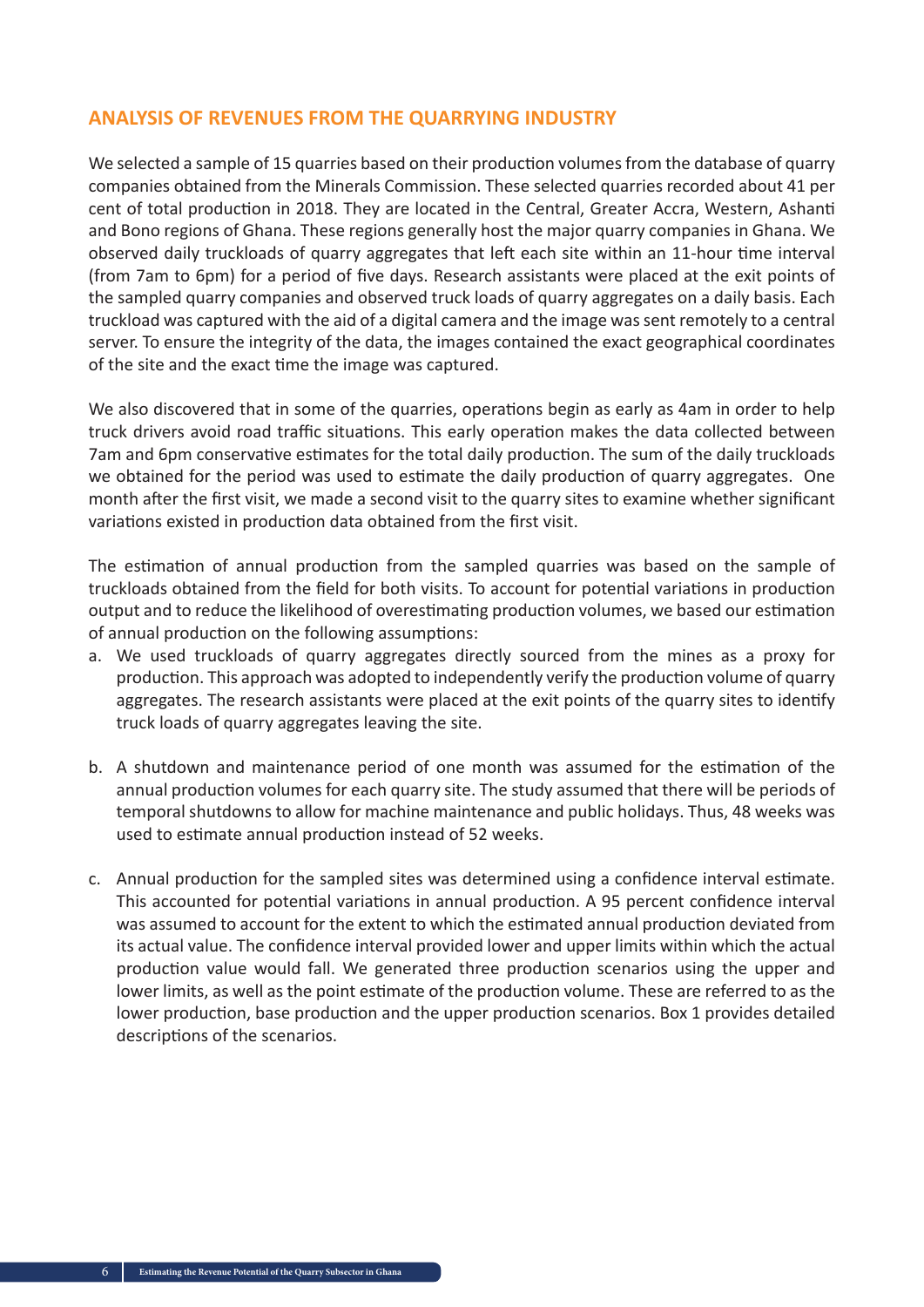#### **Box 1: Annual production scenarios**

- 1. **Lower production scenario:** This scenario accounts for the least value of attainable production volume. It was estimated using the lower limit of the confidence interval.
- 2. **Base production scenario:** This scenario is estimated using the point estimate of the annual production volumes.
- 3. **Upper production scenario:** This scenario accounts for the maximum value of attainable production volumes. It was estimated using the upper limit of the confidence interval.

#### **Estimation of Production Volumes from the Quarrying Industry**

From the sample, weekly volumes of quarry aggregates ranged from 79 to 689 truckloads per site with an average weekly volume of 237 truckloads. The total weekly volume recorded from the sample was 3,315 truckloads. Central Region recorded the highest weekly production of 1108 truckloads, followed by Greater Accra and Western regions with respective production volumes of 860 and 689 truckloads. Table 2 presents the truckloads obtained from the sampled quarries.

| <b>Region</b>               | <b>Total trucks</b> |
|-----------------------------|---------------------|
| Ashanti Region              | 265                 |
| <b>Bono Region</b>          | 162                 |
| <b>Central Region</b>       | 1108                |
| <b>Greater Accra Region</b> | 860                 |
| <b>Western Region</b>       | 689                 |
| Eastern Region              | 231                 |
| <b>Total</b>                | 3315                |

#### **Table 2: Average Production of Quarry Aggregates in the Sample for first and second vists**

The average weekly volume of 3,315 truckloads translates to 59,670 cubic meters of aggregates using a conservative conversion rate of one truckload to 18 cubic meters, ignoring the observation from the field, that most of the trucks had capacities of 20 and 22 cubic metres. Based on the field data, an annual production estimate of about 2.8 million cubic metres was obtained for the base production scenario from the sampled quarries. For the lower production and upper production scenarios, production volumes of 2.06 million and 3.6 million cubic metres, respectively were obtained. Given that the sampled volumes represented about 41 percent of the total production of quarry aggregates for 2018, total estimated production volumes from all active quarries, is estimated to be about 5.02 million cubic metres at the lower production scenario, 6.98 million cubic metres at the base production scenario, and 8.95 cubic metres at the upper production scenario **(See Table 3).**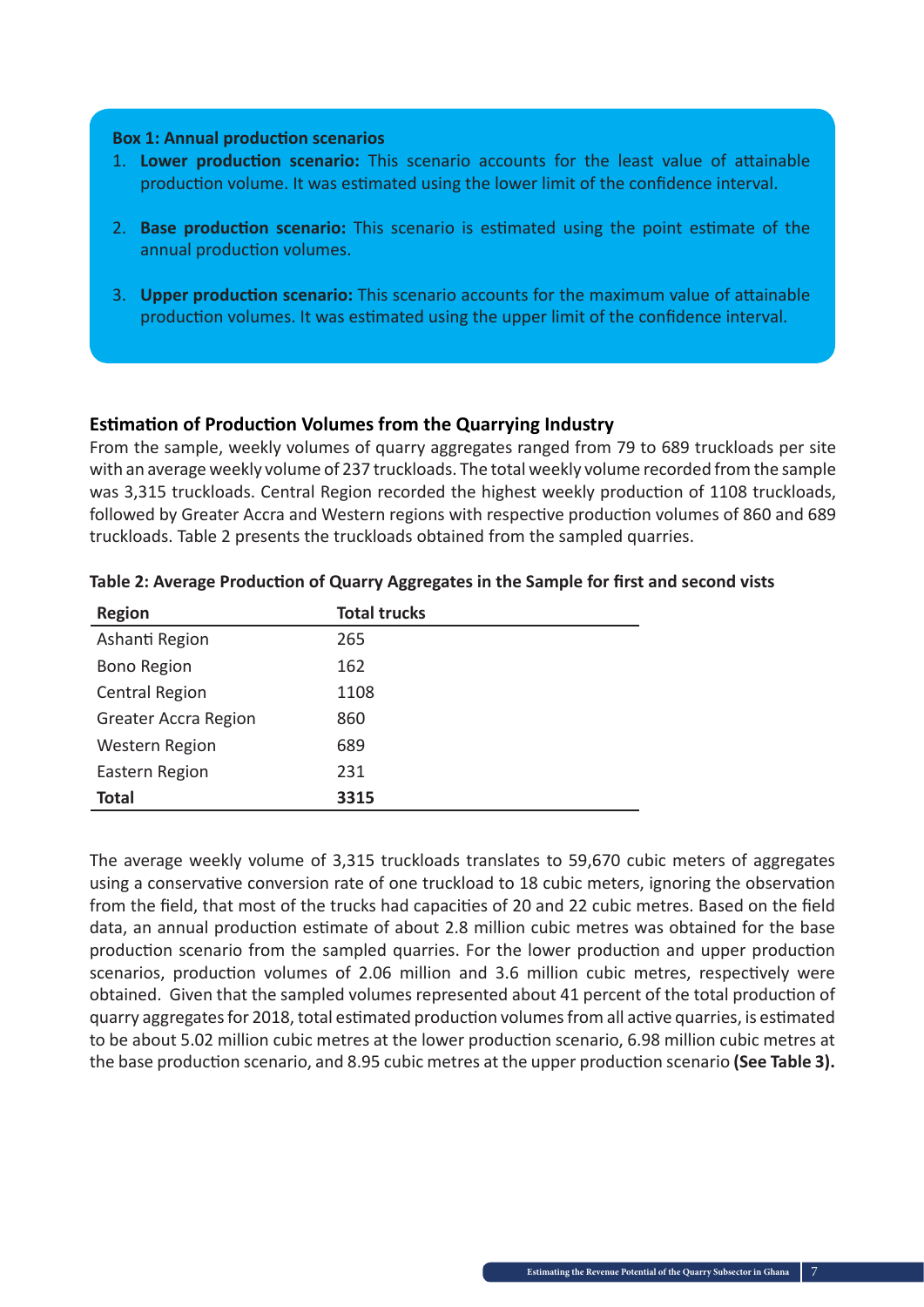**Table 3:** Production estimates for sampled quarry sites

|                                          | Production volumes (million m3) |           |            |
|------------------------------------------|---------------------------------|-----------|------------|
|                                          | Lower case                      | Base case | Upper case |
| <b>Estimates for 15 sampled quarries</b> |                                 |           |            |
| Estimated weekly production              | 0.043                           | 0.059     | 0.076      |
| Estimated annual production              | 2.06                            | 2.86      | 3.67       |
| <b>Estimates for all active quarries</b> |                                 |           |            |
| Estimated annual production (national)   | 5.02                            | 6.98      | 8.95       |

## **Estimation of Potential Revenues from the Quarrying Industry**

The ex-factory prices of quarry aggregates range from GHS 75 to GHS 85 per cubic metre depending on the type of material. However, the most demanded aggregates (0.5 inch, ¾ inch and 1-inch aggregates) are between GHS 80 and GHS 85. A conservative estimate of GHS 80 is used as the price for quarry aggregates per cubic metre for the entire estimation. The total annual revenue for the sampled quarries is therefore estimated to be GHS 401.94 million for the lower production scenario, GHS 558.86 million for the base production scenario and GHS 715.78 million for the upper production scenario.

The two main sources of government revenue from the extractive sector are royalties and corporate income taxes. Government's take in the form of royalty is 5 per cent of gross production. Royalties are therefore estimated to be GHS 20.10 million, GHS 27.94 million and GHS 35.79 million for the lower production, base production and upper production scenarios respectively. The companies are also required to pay 35 per cent of their net profits as corporate income tax. The net profit is estimated as the difference between the revenues after royalties and total cost of operation and maintenance, and capital allowance for the amortisation of debts:

#### **NP= Rv – R– C – A**

#### **Where:**

NP = net profits Rv = revenues  $R = Rovalties$ C = cost of operation and maintenance A = Capital allowance for debt amortisation

Generally, operation and maintenance costs of quarries include costs incurred for blasting, drilling and stripping activities, as well as mucking and hauling activities. Other costs are incurred for power consumption and staff remuneration. The costs incurred for operations and maintenance form about a third of the total revenues.<sup>6</sup> Capital allowance for the investment is estimated as 20 percent of the total revenue.<sup>7</sup> This is also conservative, recognising that some companies would have paid off all debts.

 ⁶Mireku-Gyimah, D., & Ansah, N. O. (2017). An Economic Evaluation of the Loye Quarry of Atiwa Quarries Limited. Ghana Mining Journal, 17(1), 43-53. <sup>7</sup>In estimating the value of Loye Quarry, Mireku-Gyimah & Ansah (2017) estimated the capital allowance to be about 15 percent of the total revenues. We adjust this value by using a conservative estimate of 20 percent of total revenue.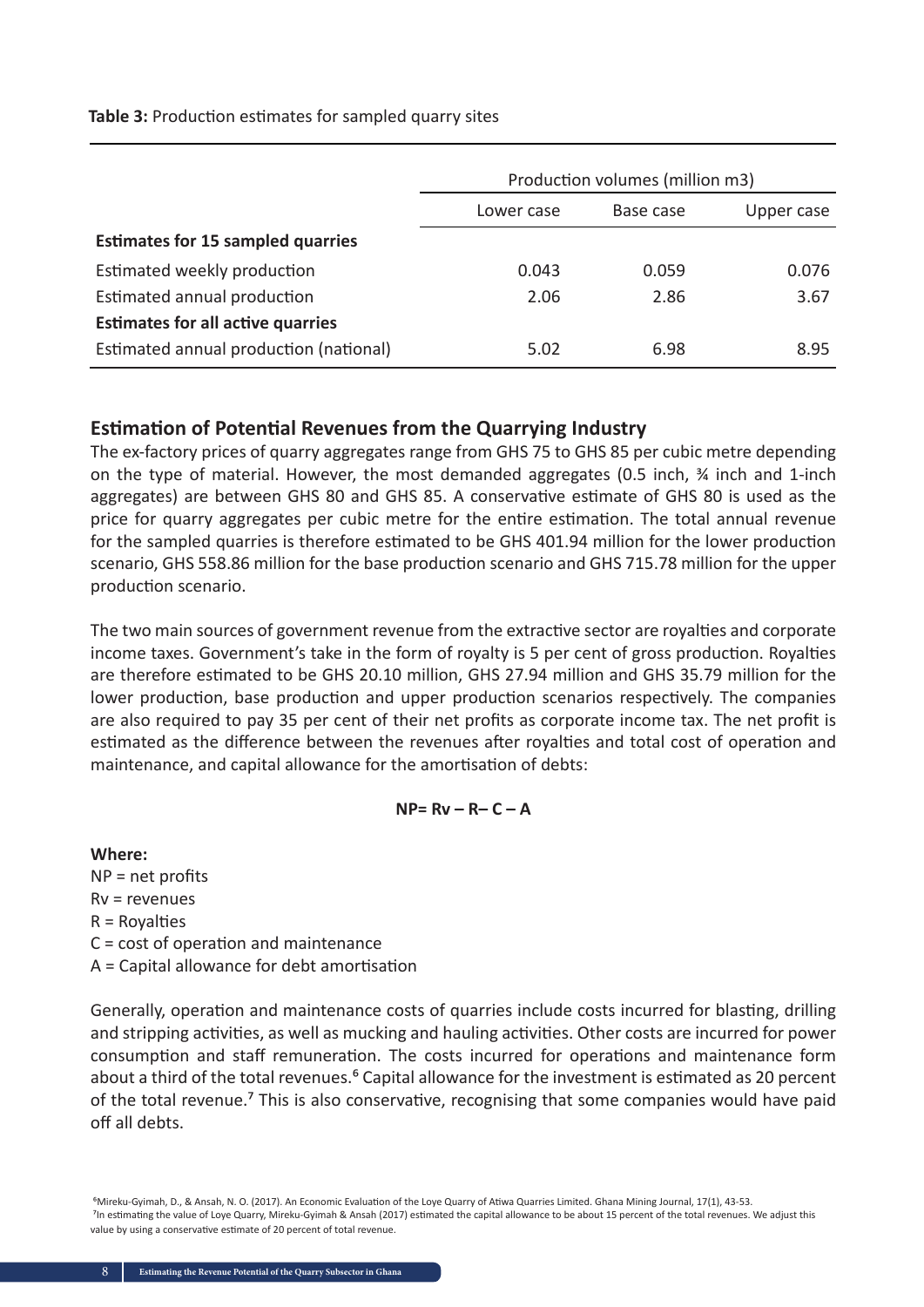Government revenues accrued from corporate income tax for the lower, base and upper cases are GHS 58.62 million, GHS 81.5 million and GHS 104.38 million respectively. Therefore, total revenue due government in the form of royalties and taxes sum to about GHS 78.71 million and GHS 109.44 million for the lower and base case scenarios. For the upper-case scenario, total estimated revenue for the government is GHS 140.17 million. The build-up of government revenues is provided in Table 4.

|                                   | Amounts (GHS million) |                 |                  |
|-----------------------------------|-----------------------|-----------------|------------------|
|                                   | Lower production      | Base production | Upper production |
|                                   | scenario              | scenario        | scenario         |
| <b>Company costs and revenues</b> |                       |                 |                  |
| Total revenue                     | 401.94                | 558.86          | 715.78           |
| Royalty payments                  | 20.10                 | 27.94           | 35.79            |
| Operation and maintenance costs   | 133.98                | 186.29          | 238.59           |
| Capital Allowance                 | 80.39                 | 111.77          | 143.16           |
| Total payments                    | 234.47                | 326.00          | 417.54           |
| Net profit                        | 167.48                | 232.86          | 298.24           |
| <b>Government take</b>            |                       |                 |                  |
| Royalties                         | 20.10                 | 27.94           | 35.79            |
| Corporate income tax              | 58.62                 | 81.50           | 104.38           |
| <b>Total government revenue</b>   | 78.71                 | 109.44          | 140.17           |

#### **Table 4: Estimation of Government's Revenues from Sampled Data**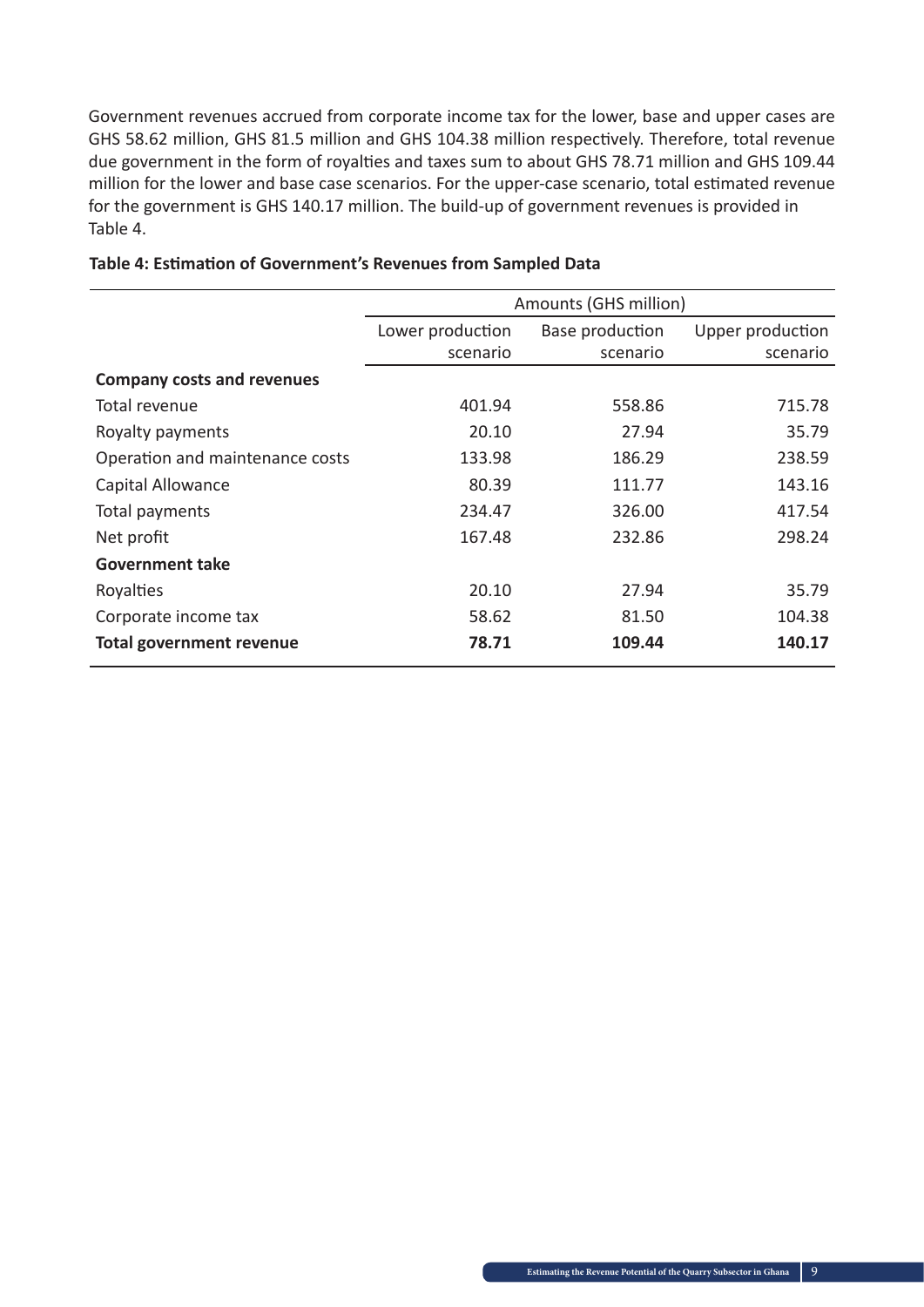## **DISCUSSION OF FINDINGS AND CONCLUSIONS**

Ghana's Minerals and Mining Policy highlights four approaches to efficient revenue generation and ensuring corporate accountability on the part of companies operating in the mining sector. These include; a simplification of the fiscal regime, providing safeguards against tax leakages, strengthening the financial reporting obligations of companies and developing appropriate capacity for the efficient administration of mining taxation. However, weaknesses in operationalising the fiscal regime of the quarrying industry affect the robustness of the monitoring systems to ensure that revenues that accrue to governments from the quarry industry are maximised.

The fiscal regime provides specific government take from the minerals sector as provided in the Income Tax Act and the Minerals and Mining Act. However, the study shows low efforts at optimising revenue from the quarrying sector, which skews the operationalisation of the fiscal regime to precious minerals, particularly gold. This is evident in the inadequacy of data on the quarrying industry as compared to other precious minerals. The key actors responsible for revenue generation in the quarrying industry is Ghana Revenue Authority (GRA) and Minerals Commission. However, these institutions do not have adequate data required to optimise the sector. This is admitted by GRA in their response to the research questions:

#### *"Inadequate quarrying records makes it difficult to determine value of royalties to be paid"*

The institutions have not paid enough attention to ensure the effectiveness of revenue administration in the quarrying industry. Observations from the field visits do not show any evidence of operational visibility of GRA and the Commission at the various quarry sites. Further, GRA does not enforce the issuance of the Commissioner General's invoice at the mine. This makes it difficult for the Authority to track production and revenues generated by the quarrying companies. This further complicates the ability of the Authority to identify possible risks of revenue under-statement which impacts profits reported for corporate income tax purposes.

However, response from GRA indicates that if it has reasonable suspicion of companies suppressing their incomes, Taxpayer Service Centres (TSCs) investigate such occurrences. The field visits also reveal that in some areas, local authorities are stationed close to the mine to toll the trucks that transport quarry aggregates from the production site. This tolling exercise does not provide oversight on the operations of the quarries, and there is no system for the local authorities to share the information on trucks they toll with GRA. In many instances, the assemblies begin operations between the hours of 6am to 6pm, whereas, as indicated above, some quarry companies begin their operations as early as 4am and continue into late hours of the day.

This study shows that the potential for revenue generation from the quarrying industry is about 18 times more than government's revenue generated in 2018. The situation of lower revenuegeneration is attributable to inefficiencies in revenue collection and a lack of transparency in reporting production volumes and financial information from the quarries. Revenue generation from quarries may be lesser than that obtained from other extractive sector industries such as gold, however, field data analysis suggests that its value is not negligible. The quarry industry remains a promising industry for domestic revenue mobilisation. However, realising the fiscal benefits from the industry require increased efforts of relevant revenue institutions at monitoring and regulating activities within the industry.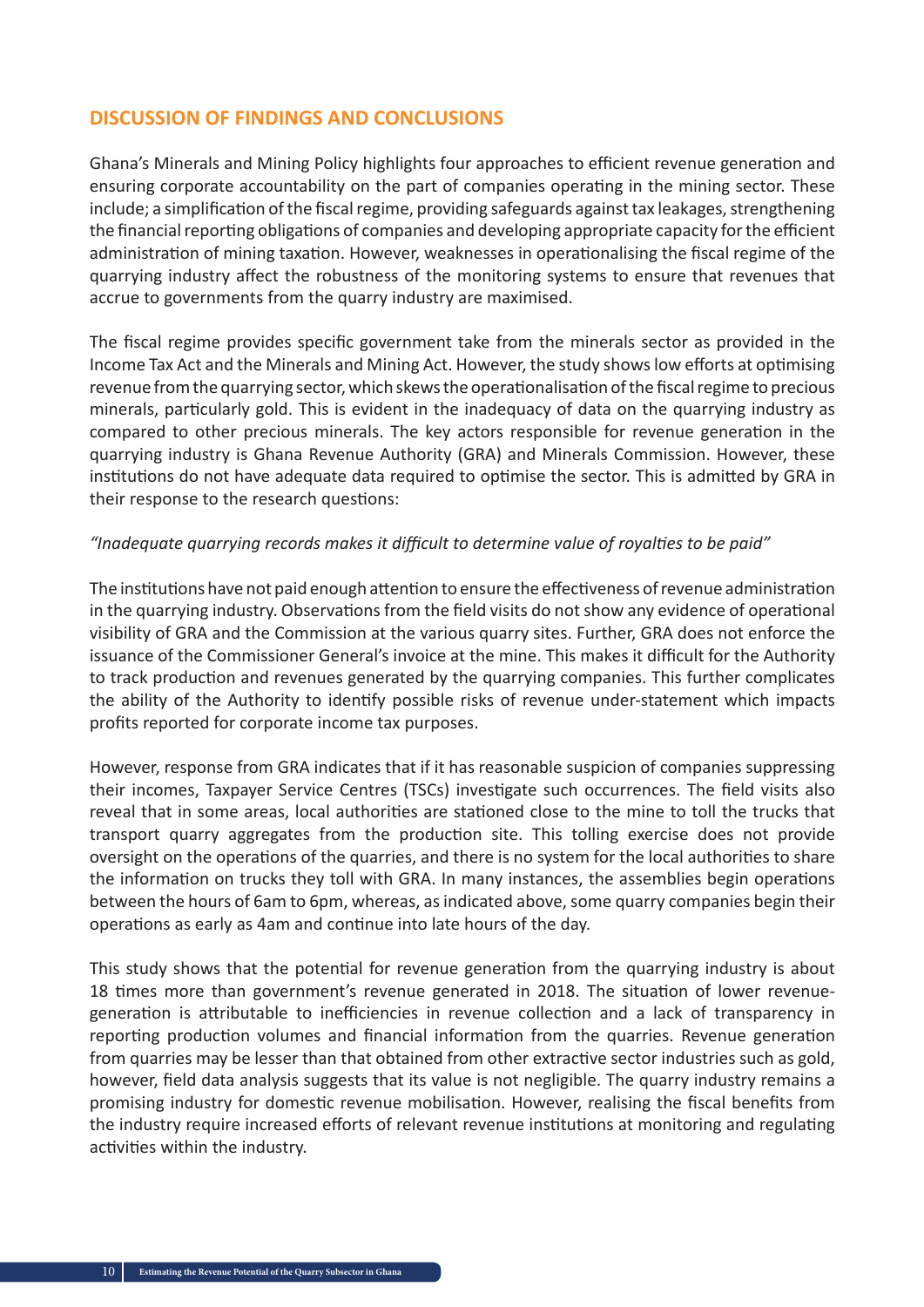

**Figure 2: Revenue potential of the quarry industry compared with actual receipts for 2017 and 2018**

The analysis showed that the potential of quarry companies for revenue generation far outweighs actual receipts reported by the revenue generation institutions and regulators. This additional monetary value could be used to finance critical developmental projects in the country. It would as such benefit the country if mining sector regulators and stakeholders begin to heighten focus on the quarry industry and explore avenues for increased welfare gains to the country. It is for policy postures as this that ACEP explored the revenue potential of the quarrying industry to influence policy action to ensure maximum revenue returns to the government. Based on the findings of the study, the following recommendations are made:

- 1. GRA and Minerals Commission must improve oversight of the quarries and develop tools that ensure accountability and transparency in reporting actual production and revenues from quarrying companies. This can be done through remote monitoring technology solutions. The most advanced technologies are satellite imagery technologies to monitor reserve to depletion ratios of quarry concessions. A cheaper option will be the use of real time video surveillance tools that capture export volumes from the production sites. Advancement in camera technologies allow capture and identification of specific images such as trucks that leave the production sites.
- 2. GRA should immediately implement the issuance of the Commissioner General's invoices and receipts for transaction on all aggregates procured from the quarries.
- 3. GRA should work with local authorities who are already on some of the sites collecting tolls from truck drivers. Local authorities must share data with GRA to serve as a basis for estimating production volumes from quarry sites.
- 4. Minerals Commission should produce annual reports on the quarry industry which captures information on reserves and production and activities in the industry.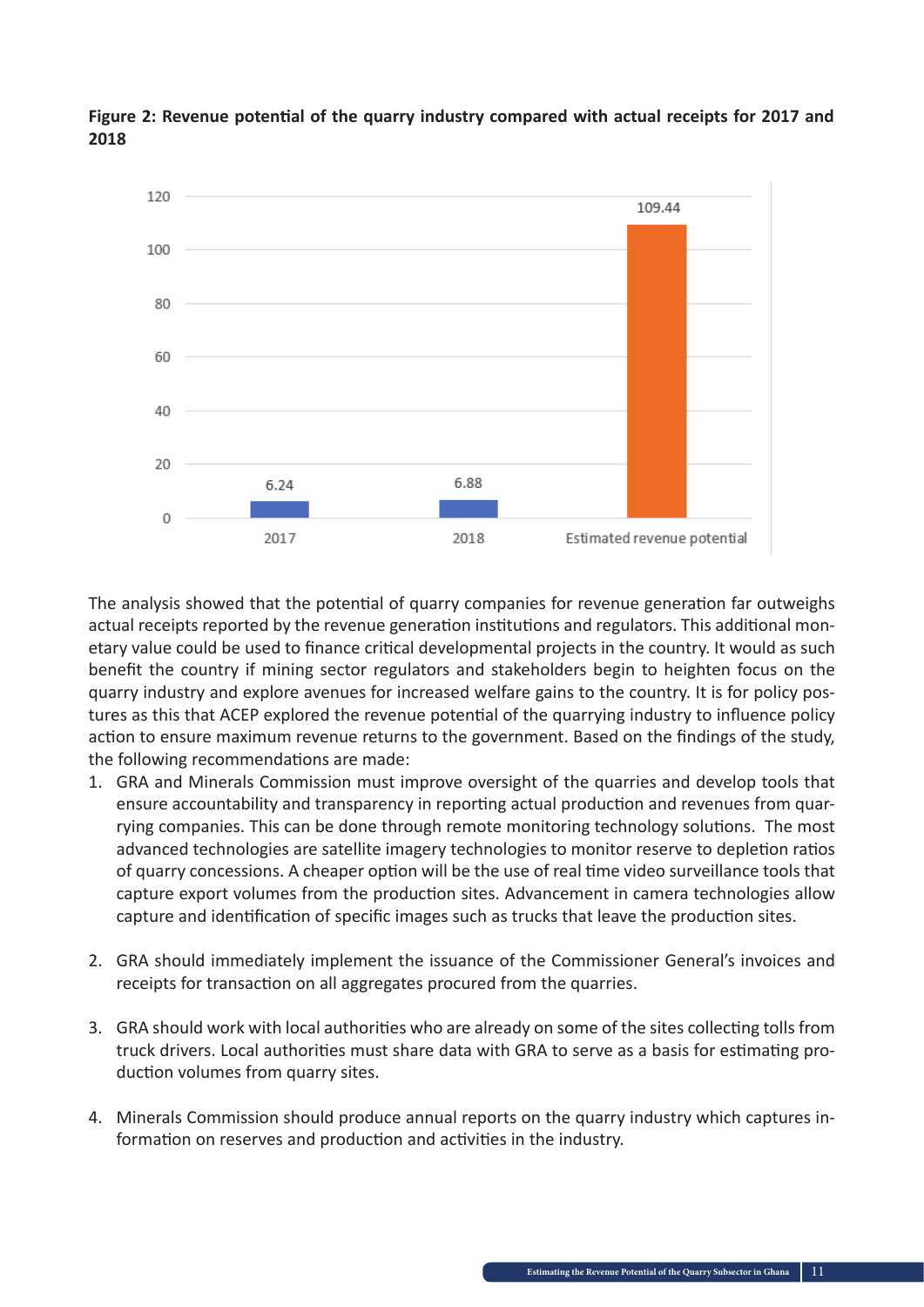5. GHEITI should generate periodic special reports on the quarry sector to ascertain whether the quarry companies are genuinely out-of-scope in accordance with its materiality criteria. Further, the accessibility of these reports will engender active citizenship participation and promote knowledge of the state of the quarrying industry. Such detailed reports will expose the sector's specific challenges to enable government and stakeholders to find relevant solutions to the challenges.